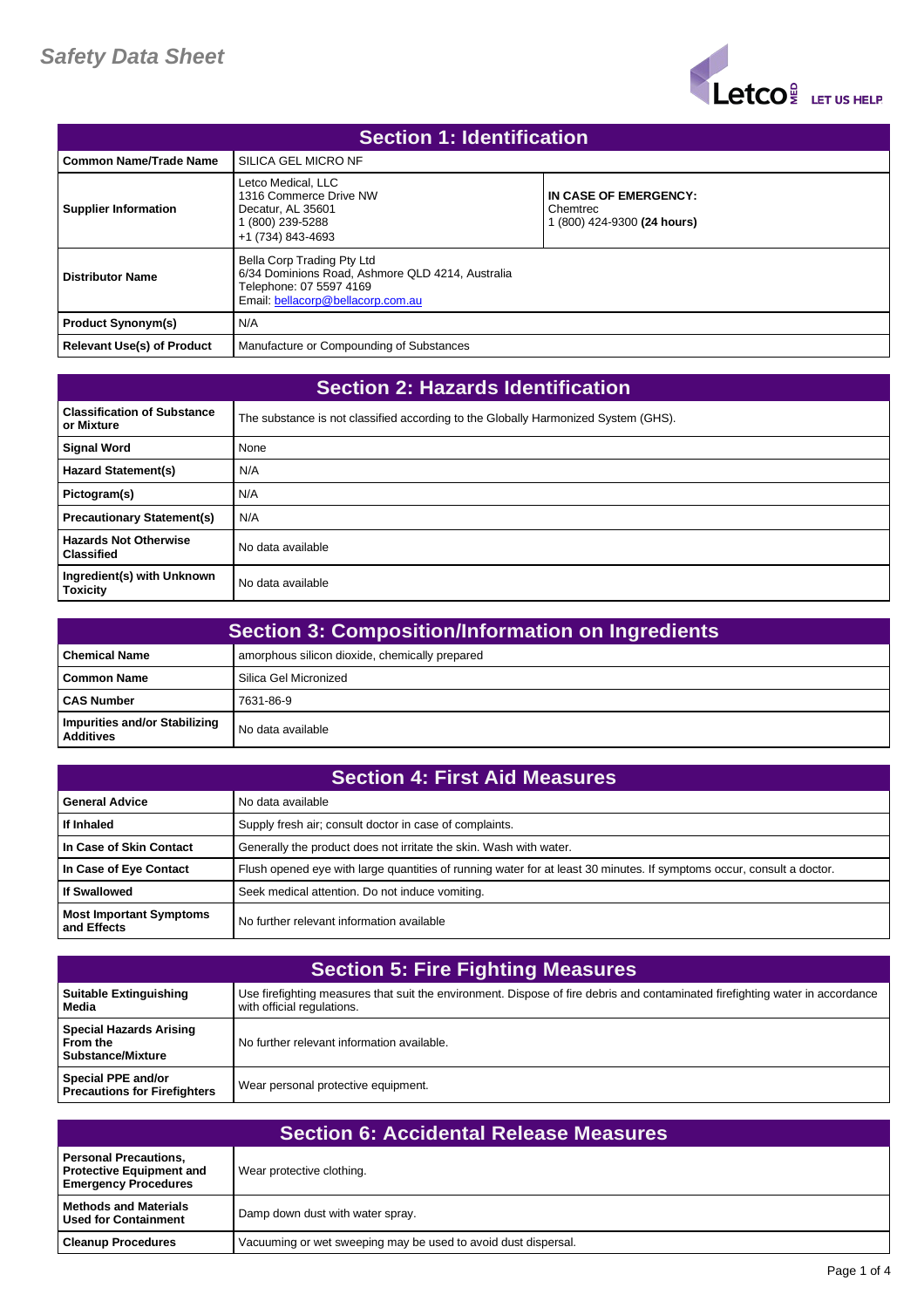| <b>Section 7: Handling and Storage</b>         |                                                                                                                                                                                                                                                               |
|------------------------------------------------|---------------------------------------------------------------------------------------------------------------------------------------------------------------------------------------------------------------------------------------------------------------|
| <b>Precautions for Safe</b><br><b>Handling</b> | Prevent formation of dust. Keep receptacles tightly sealed. Provide suction extractors if dust is formed. Use appropriate<br>industrial vacuum cleaners or central vacuum systems for dust removal. Take precautionary measures against static<br>discharges. |
| <b>Conditions for Safe Storage</b>             | Protect against electrostatic charges. The product is not flammable. Keep receptacle tightly sealed. Store in dry<br>conditions. This product is hygroscopic.                                                                                                 |

|                                                                         | <b>Section 8: Exposure Controls/Personal Protection</b>                                                                                                                                                                                                                                                                                                                                                                                                                                                                                                                                                                                                                                                                                                                                                                           |
|-------------------------------------------------------------------------|-----------------------------------------------------------------------------------------------------------------------------------------------------------------------------------------------------------------------------------------------------------------------------------------------------------------------------------------------------------------------------------------------------------------------------------------------------------------------------------------------------------------------------------------------------------------------------------------------------------------------------------------------------------------------------------------------------------------------------------------------------------------------------------------------------------------------------------|
| <b>Components with</b><br><b>Workplace Control</b><br><b>Parameters</b> | Components with limit values that require monitoring at the workplace: Component: amorphous silicon dioxide, chemically<br>prepared CAS-No. 7631-86-9 IDLH Short-term value: 3000 mg/m3, IDLH: Immediately Dangerous to Life or Health PEL:<br>Long-term value: 80/%SiO2 mg/m3, OSHA TWA for amorphous silica REL: Long-term value: 6 mg/m3, NIOSH TWA TLV:<br>Long-term value: 10* 5** mg/m3, ACGIH TWA *Total dust **Respirable fraction Valid lists at time of creation were used as<br>basis.                                                                                                                                                                                                                                                                                                                                 |
| <b>Appropriate Engineering</b><br><b>Controls</b>                       | The usual precautionary measures for handling chemicals should be followed.                                                                                                                                                                                                                                                                                                                                                                                                                                                                                                                                                                                                                                                                                                                                                       |
| <b>PPE - Eye/Face Protection</b>                                        | Safety glasses.                                                                                                                                                                                                                                                                                                                                                                                                                                                                                                                                                                                                                                                                                                                                                                                                                   |
| <b>PPE - Skin Protection</b>                                            | Wear gloves for the protection against mechanical hazards. Use gloves of stable material (e.g. Nitrile). Check protective<br>gloves prior to each use for their proper condition. Check the permeability prior to each new use of the glove. The glove<br>material has to be impermeable and resistant to the product/the substance/the preparation. Material of gloves: Butyl<br>rubber, BR, Nitrile rubber, NBR. Recommended thickness of the material: >=0.11 mm. The selection of the suitable gloves<br>does not only depend on the material, but also on further marks of quality and varies from manufacturer to manufacturer.<br>As the product is a preparation of several substances, the resistance of the glove material cannot be calculated in<br>advance and has therefore to be checked prior to the application. |
| <b>PPE - Body Protection</b>                                            | Protective work clothing.                                                                                                                                                                                                                                                                                                                                                                                                                                                                                                                                                                                                                                                                                                                                                                                                         |
| <b>PPE - Respiratory</b><br><b>Protection</b>                           | Protective work clothing.                                                                                                                                                                                                                                                                                                                                                                                                                                                                                                                                                                                                                                                                                                                                                                                                         |

| <b>Section 9: Physical and Chemical Properties</b>       |                                                                  |
|----------------------------------------------------------|------------------------------------------------------------------|
| Appearance                                               | <b>White Powder</b>                                              |
| <b>Upper/Lower Flammability</b><br>or Explosive Limits   | No data available                                                |
| Odor                                                     | Odorless.                                                        |
| <b>Vapor Pressure</b>                                    | No data available                                                |
| <b>Odor Threshold</b>                                    | Not available                                                    |
| <b>Vapor Density</b>                                     | No data available                                                |
| pH                                                       | pH-value at 20°C (68°CF): 4.0-9.0                                |
| <b>Relative Density</b>                                  | Density at 20°C (68°CF): 2.17-2.20 g/cm3 (18.109-18.359 lbs/gal) |
| <b>Melting Point/Freezing</b><br>Point                   | Melting point/range: $> 1,700 °C$ ( $>3092 °F$ )                 |
| <b>Solubility</b>                                        | Slightly soluble in water.                                       |
| <b>Initial Boiling Point and</b><br><b>Boiling Range</b> | 1700 °C (3092 °F)                                                |
| <b>Flash Point</b>                                       | No data available                                                |
| <b>Evaporation Rate</b>                                  | Not applicable                                                   |
| <b>Flammability (Solid, Gas)</b>                         | Product is not flammable.                                        |
| <b>Partition Coefficient</b>                             | No data available                                                |
| <b>Auto-Ignition Temperature</b>                         | No data available                                                |
| Decomposition<br>Temperature                             | No data available                                                |
| <b>Viscosity</b>                                         | No data available                                                |

| <b>Section 10: Stability and Reactivity</b>         |                                                       |
|-----------------------------------------------------|-------------------------------------------------------|
| <b>Reactivity</b>                                   | No data available                                     |
| <b>Chemical Stability</b>                           | No decomposition if used according to specifications. |
| <b>Possibility of Hazardous</b><br><b>Reactions</b> | No dangerous reactions known.                         |
| <b>Conditions to Avoid</b>                          | No further relevant information available.            |
| <b>Incompatible Materials</b>                       | No further relevant information available             |
| <b>Hazardous Decomposition</b><br><b>Products</b>   | No dangerous decomposition products known.            |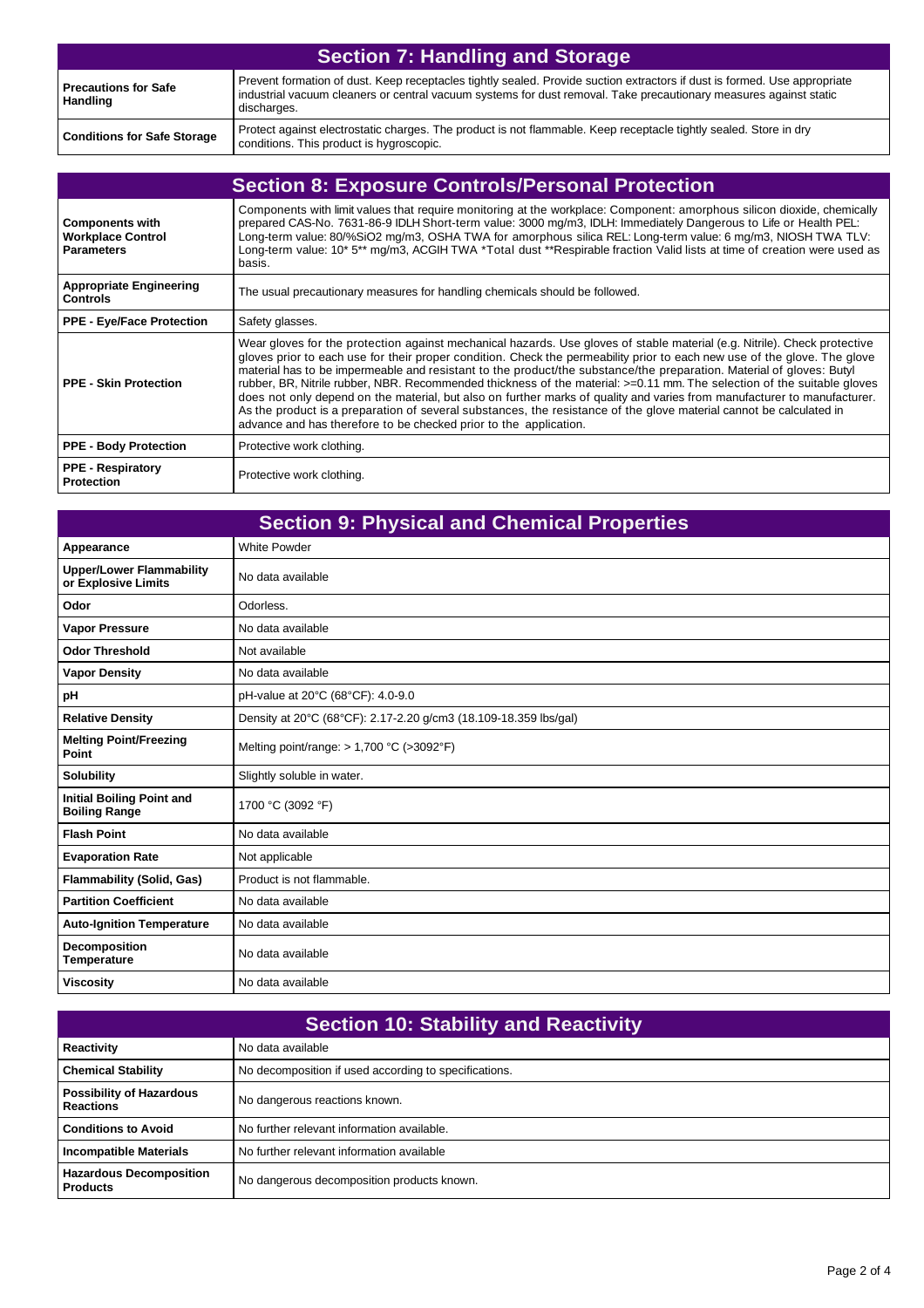| <b>Section 11: Toxicological Information</b>                                  |                                                                                                                                |
|-------------------------------------------------------------------------------|--------------------------------------------------------------------------------------------------------------------------------|
| <b>Acute Toxicity - LD50 Oral</b>                                             | Oral, LD50 >5000 mg/kg (rat) (OECD 401)                                                                                        |
| <b>Acute Toxicity - Inhalation</b>                                            | Inhalative, LC0 >140->2000 mq/m3/4h (rat) (OCED 403) Maximum attainable concentration, mortality does not appear.              |
| <b>Acute Toxicity - Dermal</b>                                                | Dermal, LD50 >6000 mg/kg (rabbit) (no guidance available)                                                                      |
| <b>Acute Toxicity - Eye</b>                                                   | Irritation of eyes IS 0 (rabbit) (OECD 405)                                                                                    |
| <b>Skin Corrosion/Irritation</b>                                              | Irritation of skin IS 0 (rabbit) (OECD 404)                                                                                    |
| <b>Serious Eye</b><br>Damage/Irritation                                       | No data available                                                                                                              |
| <b>Respiratory or Skin</b><br><b>Sensitization</b>                            | No further relevant information available.                                                                                     |
| <b>Germ Cell Mutagenicity</b>                                                 | AMES Test: >5mg/plate (in-vitro) (OECD 471) negative, with and without metabolic activation ECHA 2012                          |
| <b>Carcinogenicity IARC</b>                                                   | 3                                                                                                                              |
| <b>Carcinogenicity ACGIH</b>                                                  | No data available                                                                                                              |
| <b>Carcinogenicity NTP</b>                                                    | Substance is not listed.                                                                                                       |
| <b>Carcinogenicity OSHA</b>                                                   | Substance is not listed                                                                                                        |
| <b>Reproductive Toxicity</b>                                                  | Oral NOAEL (material toxicity) 1350 mg/kg bw/day (rat) (OECD 414) NOAEL (teratogenicity) 1350 mg/kg bw/day (rat)<br>(OECD 414) |
| <b>Specific Target Organ</b><br><b>Toxicity - Single Exposure</b>             | No further relevant information available                                                                                      |
| <b>Specific Target Organ</b><br><b>Toxicity - Repeated</b><br><b>Exposure</b> | No further relevant information available                                                                                      |
| <b>Aspiration Hazard</b>                                                      | No further relevant information available                                                                                      |

| <b>Section 12: Ecological Information</b> |                                                                                                                                                                                                                                                       |
|-------------------------------------------|-------------------------------------------------------------------------------------------------------------------------------------------------------------------------------------------------------------------------------------------------------|
| <b>Toxicity</b>                           | Fish toxicity: LC0 (96 h) (static) 10000 mg/l (zebra fish) (OECD 203) Water flea toxicity: EC50 (24 h): > 1000 mg/l<br>(Daphnia magna) (OECD 202) Algae toxicity: EC50 (72h) >10000 mg/l (Scenedesmus subspicatus) (OECD 201)<br>comparable substance |
| Persistence and<br>Degradability          | No further relevant information available.                                                                                                                                                                                                            |
| <b>Bio-accumulative Potential</b>         | Does not accumulate in organisms.                                                                                                                                                                                                                     |
| <b>Mobility in Soil</b>                   | No further relevant information available                                                                                                                                                                                                             |
| <b>Other Adverse Effects</b>              | No further relevant information available                                                                                                                                                                                                             |

| <b>Section 13: Disposal Considerations</b>              |                                                                                                                                                                                                                                                                                                                                                                                                                       |  |
|---------------------------------------------------------|-----------------------------------------------------------------------------------------------------------------------------------------------------------------------------------------------------------------------------------------------------------------------------------------------------------------------------------------------------------------------------------------------------------------------|--|
| <b>Waste Treatment Methods</b><br><b>Product</b>        | Disposal must be made according to official regulations.                                                                                                                                                                                                                                                                                                                                                              |  |
| <b>Waste Treatment Methods</b><br>Packaging             | Whatever cannot be saved for recovery or recycling should be managed by an appropriate and approved waste disposal<br>facility. Processing, use or contamination of this product may change the waste management options. State and local<br>disposal regulations may differ from federal disposal regulations. Dispose of container and unused contents in<br>accordance with federal, state and local requirements. |  |
| <b>Special Precautions Landfill</b><br>or Incinerations | No data available                                                                                                                                                                                                                                                                                                                                                                                                     |  |
| <b>Other Information</b>                                | No data available                                                                                                                                                                                                                                                                                                                                                                                                     |  |

| <b>Section 14: Transport Information</b> |                      |
|------------------------------------------|----------------------|
| <b>UN Number</b>                         | Not dangerous goods. |
| <b>UN Proper Shipping Name</b>           | N/A                  |
| <b>Transport Hazard Class(es)</b>        | N/A                  |
| <b>Packaging Group</b>                   | N/A                  |
| l Environmental Hazards                  | No data available    |

## **Section 15: Regulatory Information**

SARA 302/304: Substance is not listed. SARA 313 Substance is not listed. TSCA: Substance is listed. Proposition 65 Chemicals known to cause cancer, Chemicals known to cause reproductive toxicity for females, chemicals known to cause reproductive toxicity f or males, chemicals known to cause developmental toxicity: Substance is not listed. Carcinogenic categories: EPA Substance is not listed. TLV Substance is not listed. NIOSH-Ca Substance is not listed. Canadian DSL 7631-86-9 amorphous silicon dioxide, chemically prepared, Canadian NDSL Substance is not listed. European EINECS Substance is listed. Philippines Inventory of Chemicals and Chemical Substances PICCS Substance is listed. Inventory of Existing Chemical Substances manufactured or imported in China IECSC Substance is listed. Australia Inventory of Chemical Substances AICS Substance is listed. Existing and New Chemical Substances List ENCS 7631-86-9 amorphous silicon dioxide, chemically prepared 1-548. Korean Existing Chemical Inventory KECI 7631-86-9 amorphous silicon dioxide, chemically prepared KE-31032. New Zealand Inventory (ERMA) All ingredients are listed. GHS label elements: None. Hazard pictograms: None. Signal word: None. Hazard statements: None.